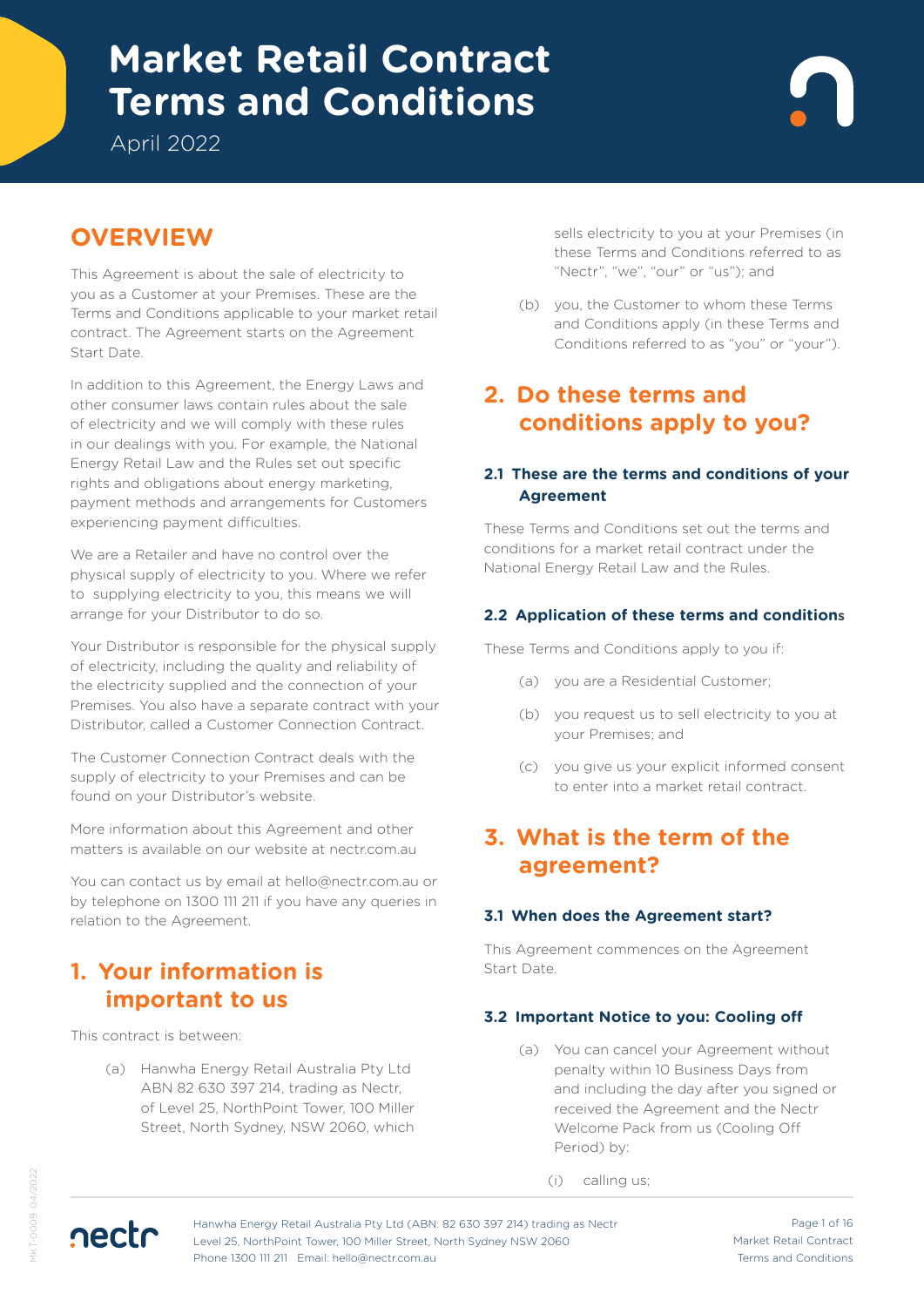- (ii) emailing us; or
- (iii) completing and returning to us the Nectr Cancellation Notice provided to you with these Terms and Conditions.
- (b) You can cancel the Agreement at any time during the Cooling Off Period even if you have agreed to or accepted the Agreement.
- (c) Further details about your additional rights to cancel the Agreement are set out in the Nectr Cancellation Notice provided to you with these Terms and Conditions.

### **3.3 When will we start supplying electricity to you?**

We will not begin supplying electricity to you under this Agreement until:

- (a) your Cooling Off Period expires unless otherwise agreed by both you and us;
- (b) your Premises are connected to the distribution network; and
- (c) if you are transferring to us from another Retailer, on or after the Transfer Complete Date.

#### **3.4 Transfer process**

We may stop your transfer to us and cancel this Agreement by notice to you before the transfer is completed:

- (a) where the transfer doesn't occur within 3 months of the Agreement Start Date (other than due to our default);
- (b) where you fail to meet our credit requirements; or
- (c) if your meter could not be read for 3 consecutive meter reading attempts due to a lack of access.

#### **3.5 When does the Agreement end?**

- (a) This Agreement ends:
	- (i) on the End Date specified in your Nectr Energy Plan Confirmation;
- (ii) if you give us a notice stating you wish to end the Agreement – subject to clause 3.5(b), on a date advised by us of which we will give you at least 5 but no more than 20 Business Days' notice;
- (iii) if you are no longer a Residential Customer, subject to clause 3.5(b):
	- (A) on a date specified by us, of which we will give you at least 5 but no more than 20 Business Days' notice; or
	- (B) if you have not told us of a change in the use of your electricity – from the time of the change in use;
- (iv) if we both agree to a date to end the Agreement – on the date that is agreed;
- (v) if you start to buy electricity for the Premises from a different Retailer under a different customer retail contract – on the date that Retailer becomes the financially responsible retailer for the Premises;
- (vi) if a different Customer starts to buy electricity for the Premises – on the date that Customer's contract starts;
- (vii) if the Premises are disconnected and you have not met the requirements in the Rules for reconnection – 10 Business Days from the date of Disconnection,
- (viii) if you are repeatedly or seriously verbally or physically abusive to our staff or contractors – 5 Business Days after the date on which notice of termination is given by us;
- (ix) if cancelled by us under clause 3.4 on the date that we notify you of the cancellation; or
- (x) if cancelled by us under clause 3.7 on the date that we notify you of the cancellation,

whichever occurs first.

(b) If you do not give us safe and unhindered access to the Premises to conduct a final meter reading (where relevant), this Agreement will not end under clause  $3.5(a)(i)$  or clause  $3.5(a)(ii)$  until we have

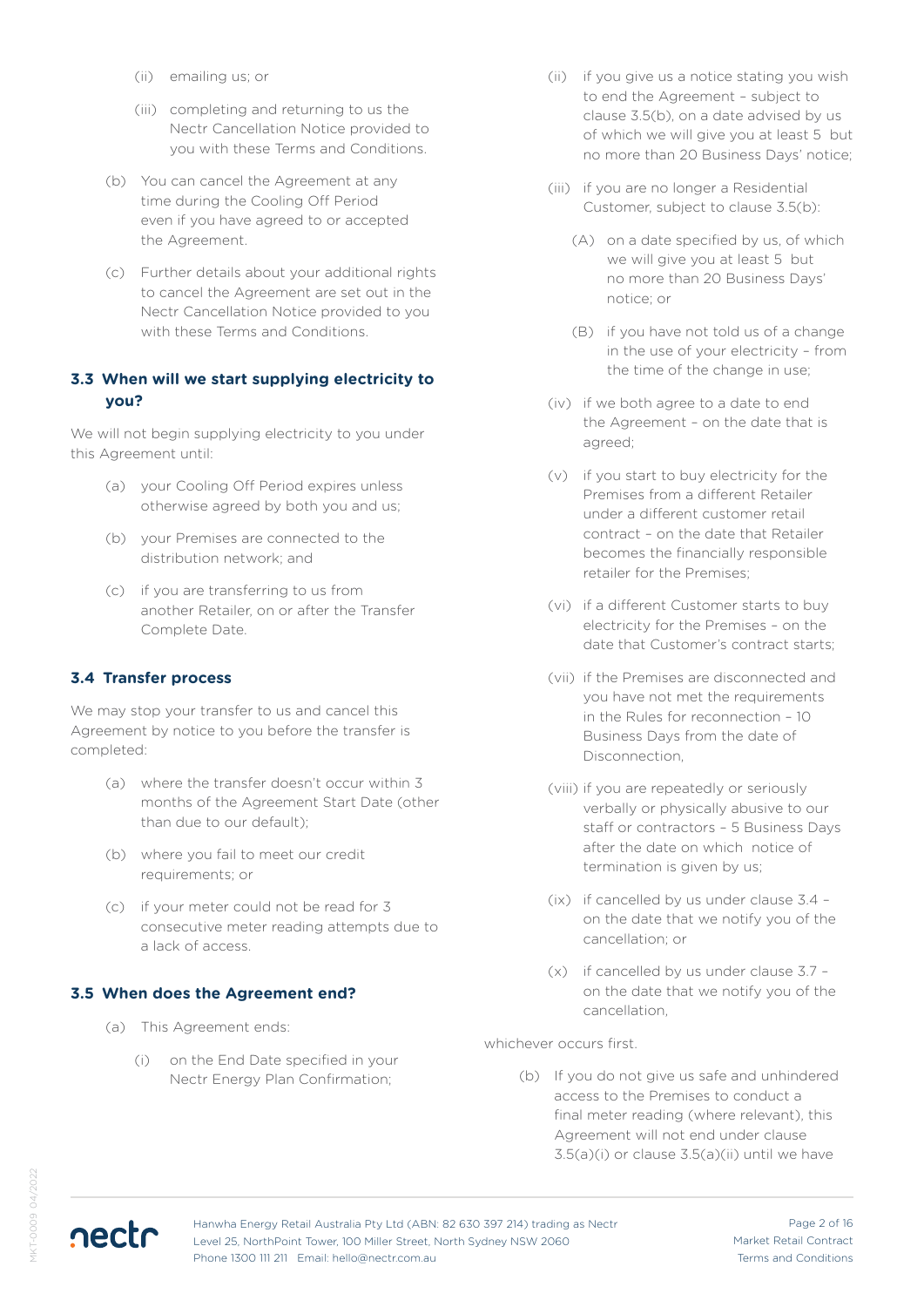issued you a final bill and you have paid any outstanding amount for the sale of electricity.

- (c) Rights and obligations accrued before the end of this Agreement continue despite the end of the Agreement, including any obligations to pay amounts to us.
- (d) Unless we provide you with prior notice, these Terms and Conditions will continue to apply to a new Energy Plan or any further period of your existing Energy Plan.

#### **3.6 Vacating your Premises**

- (a) If you are vacating your Premises you must provide us with your forwarding address for your final bill in addition to the notice you give us under clause 3.5(a)(i) of this Agreement.
- (b) When we receive the notice, we must use our best endeavours to arrange for the reading of the meter on the date specified in your notice (or as soon as possible after that date if you do not provide access to your meter on that date) and send a final bill for those Premises to you at the forwarding address stated in your notice.
- (c) You will continue to be responsible for charges for those Premises until your Agreement ends in accordance with clause 3.5 of these Terms and Conditions.

#### **3.7 Conditions**

- (a) As a condition of us entering this Agreement with you, you agree that you will:
	- (i) have a New Energy Product installed at the Premises; and
	- (ii) if it is a condition of your Energy Plan that you enter into a VPP Contract with us, meet all pre-conditions and eligibility criteria required for participation in the VPP Program,

by the Conditions End Date.

(b) The Conditions are for our benefit and can only be waived by us. Any waiver must be in writing to be effective.

(c) If a Condition has not been satisfied or waived by the Conditions End Date, then we may terminate this Agreement by at least 20 Business Days notice to you.

## **4. Scope of this agreement**

#### **4.1 What is covered by the Agreement?**

- (a) Under this Agreement, we agree to sell you electricity at your Premises. We also agree to meet other obligations set out in this Agreement and to comply with the Energy Laws.
- (b) In return, you agree:
	- (i) to be responsible for charges for electricity supplied to the Premises until this Agreement ends under clause 3.5 even if you vacate the Premises earlier;
	- (ii) to pay the amounts billed by us under this Agreement; and
	- (iii) to meet your obligations under this Agreement and the Energy Laws.

#### **4.2 What is not covered by the Agreement?**

This Agreement does not cover the physical connection of your Premises to the distribution system, including the maintenance of that connection and the supply of electricity to your Premises. This is the role of your Distributor under a separate contract called a Customer Connection Contract.

### **5. Your general obligations**

#### **5.1 Full information**

You must give us any information we reasonably require for the purposes of this Agreement.

The information must be correct, and you must not mislead or deceive us in relation to any information provided to us.

#### **5.2 Updating information**

You must tell us promptly if:

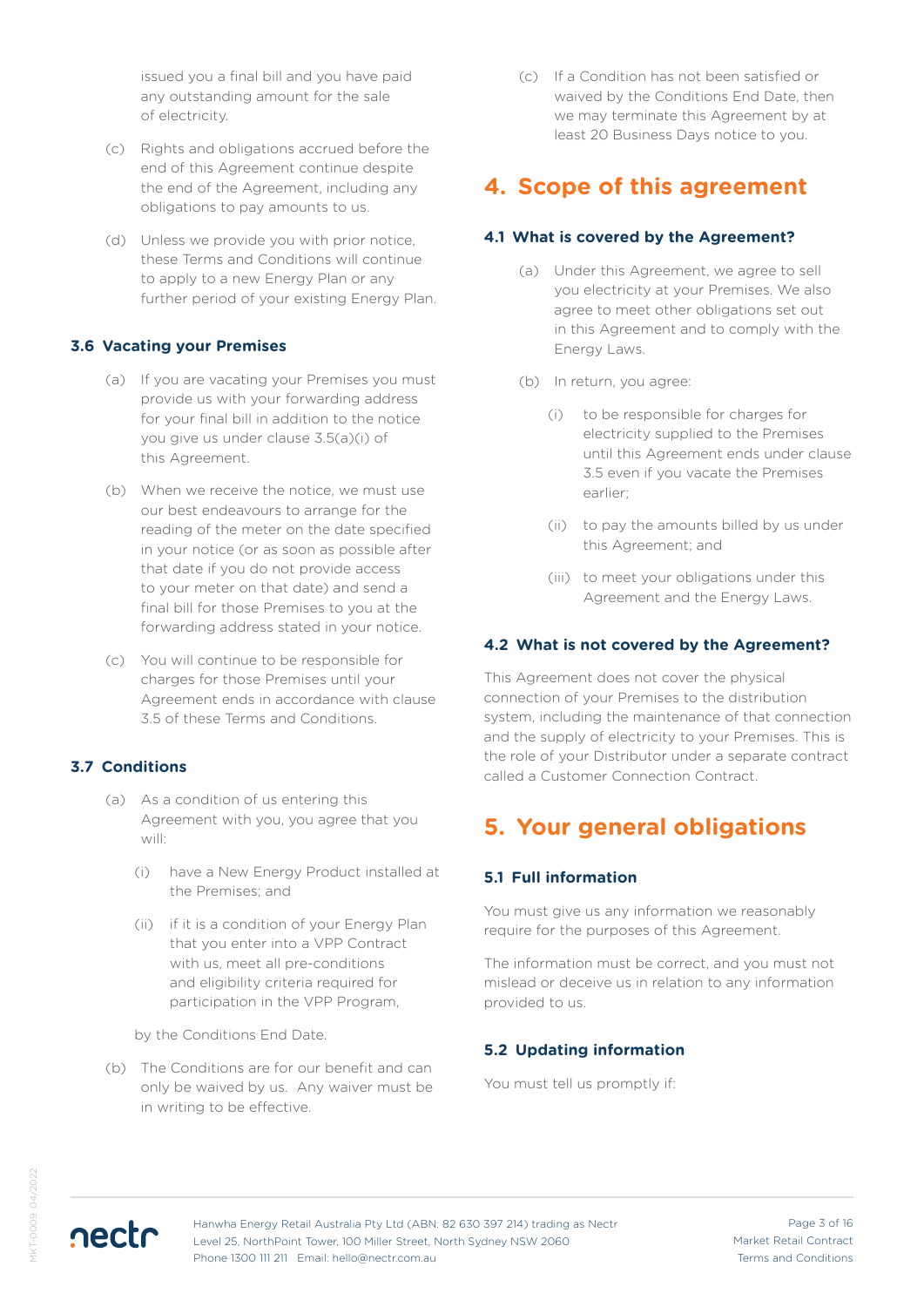- (a) information you have provided to us changes, including if your billing address changes or if your use of electricity changes (for example, if you start running a business at the Premises); or
- (b) you are aware of any change that materially affects access to your meter or to other equipment involved in providing metering services at the Premises.

#### **5.3 Life support equipment**

- (a) If a person living or intending to live at your Premises requires life support equipment, you must:
	- (i) register the Premises with us or your Distributor; and
	- (ii) provide Medical Confirmation for the Premises.
- (b) Subject to satisfying the requirements in the Rules, your Premises may cease to be registered as having life support equipment if Medical Confirmation is not provided to us or your Distributor.
- (c) You must provide us or your Distributor with all relevant life support registration forms as soon as possible as this will assist in completing your registration.
- (d) You must tell us or your Distributor if the life support equipment is no longer required at the Premises.
- (e) If you tell us that a person living or intending to live at your Premises requires life support equipment, we must give you:
	- (i) at least 50 Business Days to provide Medical Confirmation for the Premises;
	- (ii) general advice that there may be a Distributor Planned Interruption, Retailer Planned Interruption or unplanned Interruption to the supply of electricity to the Premises;
	- (iii) at least 4 Business Days' notice in writing of any Retailer Planned Interruption to the supply of electricity to the Premises unless we have obtained your explicit consent to the Interruption occurring on a specified date;
- (iv) information to assist you to prepare a plan of action in case of an unplanned Interruption; and
- (v) emergency telephone contact numbers.

#### **5.4 Maintenance and operation of New Energy Product**

You must ensure that the New Energy Product at your Premises is properly maintained and operated so that it is not likely to cause any property damage or personal injury and remains suitable to export electricity to the electricity grid. You must ensure that only properly qualified people do any work on your New Energy Product.

# **6. Our liability**

- (a) The quality and reliability of your electricity supply is subject to a variety of factors that are beyond our control as your Retailer, including accidents, Emergencies, weather conditions, vandalism, system demand, the technical limitations of the distribution system and the acts of other persons (such as your Distributor), including at the direction of a Relevant Authority.
- (b) To the extent permitted by law, we give no condition, warranty, guarantee or undertaking, and we make no representation to you, about the condition or suitability of energy, its quality, fitness for purpose or safety, other than those set out in this Agreement.
- (c) Unless we have acted in bad faith or negligently, the National Energy Retail Law excludes our liability for any loss or damage you suffer as a result of the total or partial failure to supply energy to your Premises, which includes any loss or damage you suffer as a result of the defective supply of electricity.
- (d) We have the right to set off any amount owed by us to you under this Agreement against any amount owed by you to us under this Agreement. Our liability to make any payment to you will be reduced by the extent of any such set off.

nectr

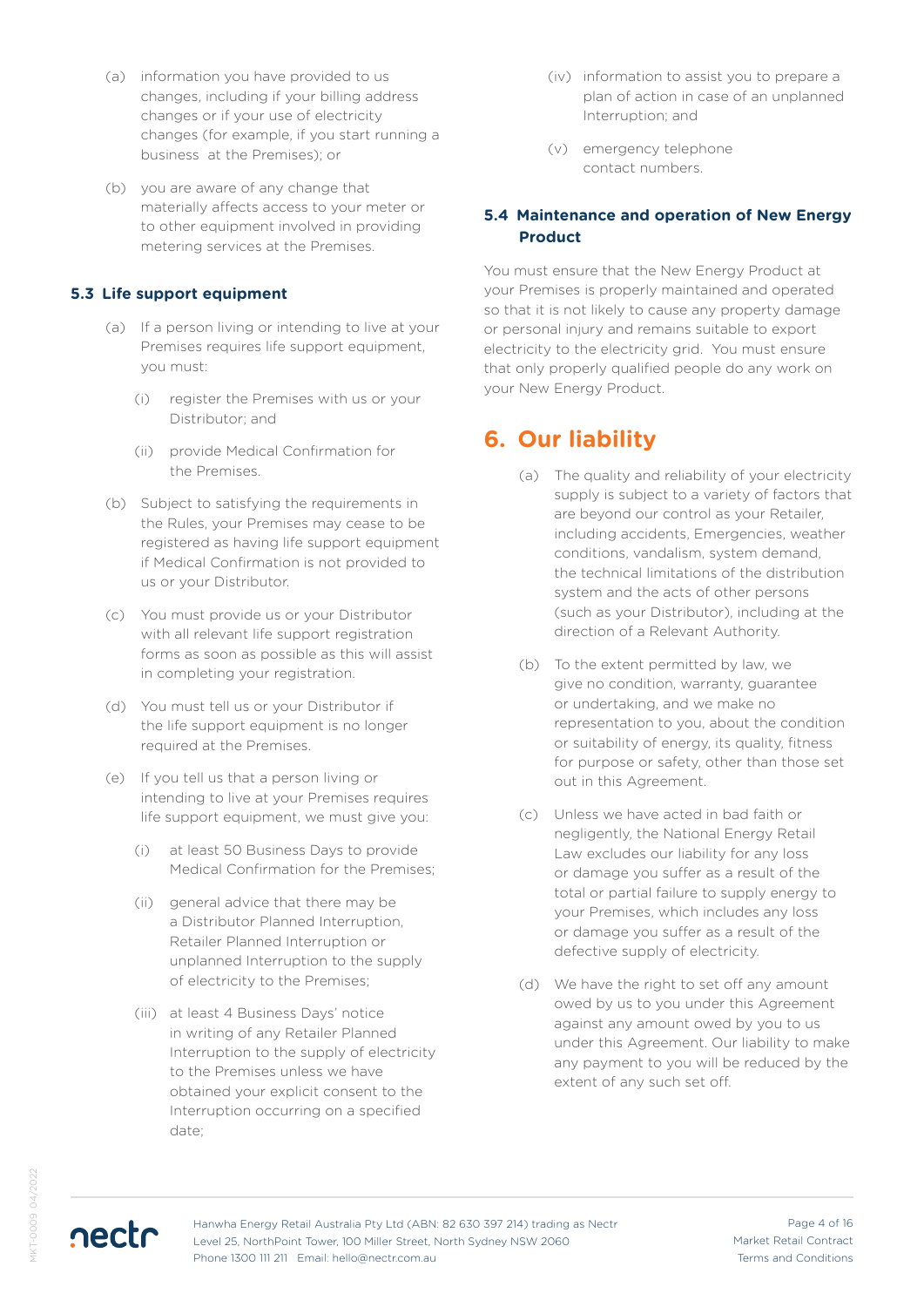## **7. Price for energy and other services**

#### **7.1 What are our tariffs and Charges?**

- (a) The initial tariffs and Charges for the sale of electricity to you under this Agreement, as well as the initial conditions for each tariff and Charge, are set out in your Energy Plan Confirmation contained within your Nectr Welcome Pack.
- (b) Any additional, subsequent or amended tariffs and Charges will be set out in the Fee Schedule. Our Fee Schedule is published on our website and includes your Distributor's charges.
- (c) Different tariffs and Charges may apply to you depending on your circumstances. Any additional, subsequent or amended conditions for each tariff and Charge will be set out in the Fee Schedule.

#### **7.2 Changes to tariffs and Charges**

- (a) We may vary your tariffs or Charges or introduce a new Charge by providing you with notice of the variation in accordance with the National Energy Retail Law and the Rules.
- (b) Where we vary your tariffs or Charges, we will (unless legally exempted from doing so):
	- (i) if your Applicable State is New South Wales or South Australia, provide you with at least 5 Business Days notice before the variation to your tariffs or Charges is to apply to you;
	- (ii) if your Applicable State is Queensland:
		- (A) provide you with at least 10 Business Days notice before any increase to your tariffs or Charges is to apply to you; and
		- (B) provide you with at least 5 Business Days notice before any decrease to your tariffs or Charges is to apply to you; and
	- (iii) deliver the notice to you by your preferred form of communication
- (c) New Charges will not apply before this Agreement ends unless:
- (i) the Charges relate to fees charged to us by your Distributor which are then passed through directly to you;
- (ii) your meter type changes or your Charges were applied based on incorrect information or assumptions;
- (iii) the Charges reflect a change in the costs we incur in selling electricity to you, where the costs change arises from a Change of Law that occurs after the Agreement Start Date;
- (iv) you request, and we agree to, a change to your Energy Plan; or
- (v) it is required, or we are expressly permitted to do so, by the National Energy Retail Law or the Rules.

#### **7.3 Variation of tariff due to change of use**

- (a) You must notify us as soon as practicable if there is any change in:
	- (i) the nature of your energy usage at your Premises;
	- (ii) the meter installed at your Premises; or
	- (iii) any other circumstance that may impact on your ability to continue to satisfy the conditions applying to your current category of tariff.
- (b) The category of tariff forming the basis of your Energy Plan and the Charges payable under this Agreement may be varied by us if:
	- (i) you no longer satisfy the conditions applying to that category of tariff;
	- (ii) the corresponding distribution tariff from your Distributor in relation to your Premises is no longer available; or
	- (iii) the required or selected meter type is no longer available.
- (c) If we transfer you to a new tariff, this may result in a variation to your Charges:
	- (i) if you notify us in accordance with clause 7.3(a) – from the date of notification; or

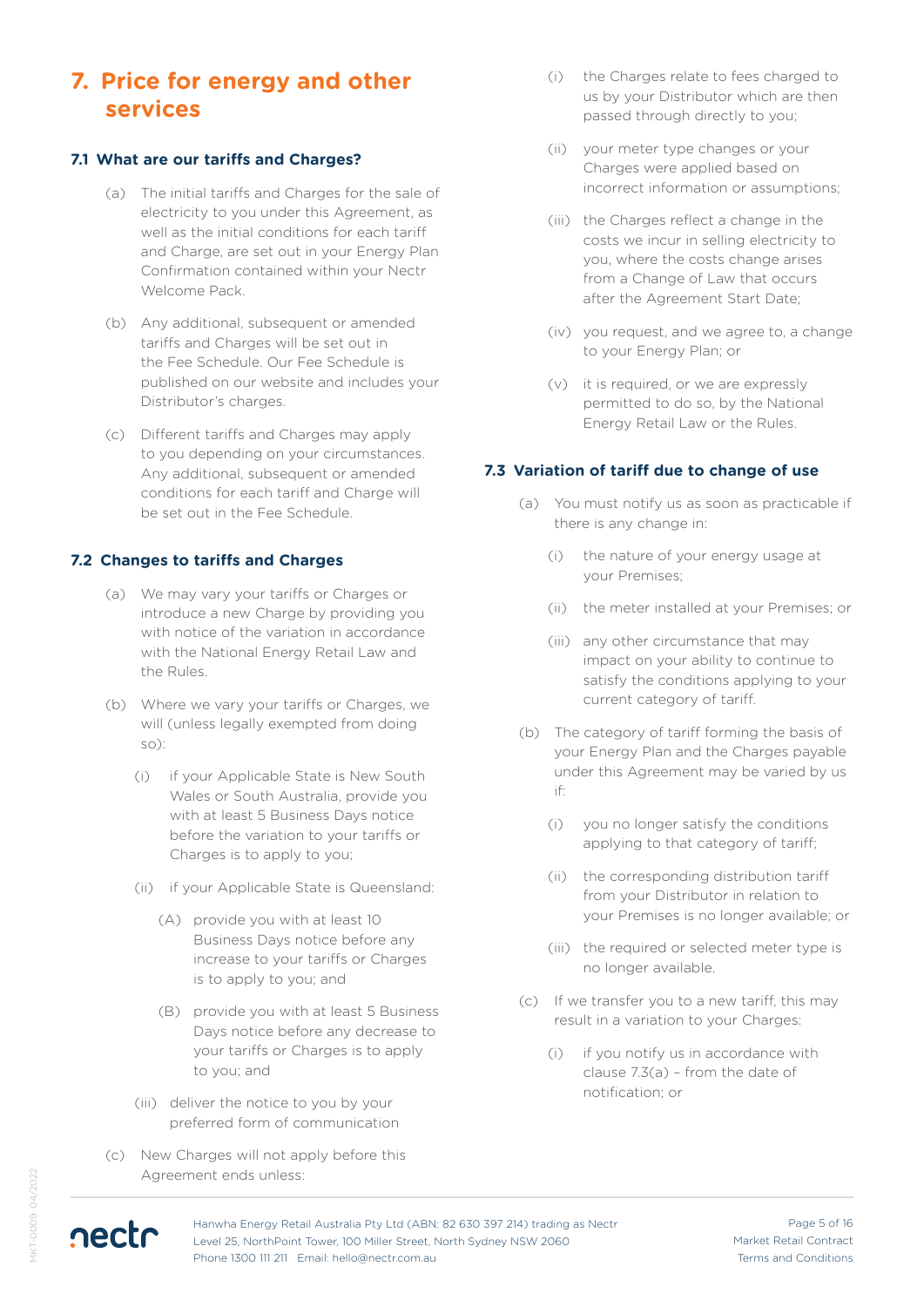(ii) if you have not notified us in accordance with clause 7.3(a) – retrospectively from the date the relevant change referred to in clause 7.3(b) occurred.

#### **7.4 Variation of tariff due to new meter installation**

Your tariff or Charges may change if your meter is replaced under clause 10.

#### **7.5 Variation of network tariff category**

- (a) Your tariff or Charges may change if the network tariff category applicable to the supply of Energy to the Premises changes.
- (b) We may change the network tariff category associated with the supply of Energy to your Premises if doing so will result in a decrease in the costs we incur in selling Energy to you and is unlikely to cause detriment to you. You consent to those changes to your network tariff category and authorise us to apply to your Distributor to effect those changes.

#### **7.6 Availability of alternative tariffs**

- (a) If you think you satisfy the conditions applying to another tariff or type of tariff, you can ask us to review your current circumstances to see whether that tariff or type of tariff can apply to you.
- (b) Depending on the meter configuration and availability at your Premises and the availability of alternative tariffs offered by your Distributor, we may offer you different tariffs for the consumption of energy at your Premises.

#### **7.7 Changes to tariff or type of tariff during a Billing Cycle**

If a tariff applying to you changes during a Billing Cycle, we will calculate your next bill on a proportionate basis.

#### **7.8 GST**

(a) Amounts specified in the Fee Schedule from time to time and other amounts payable under this Agreement may be

stated to be exclusive or inclusive of GST. Clause 7.8(b) applies unless an amount is stated to include GST.

(b) Where an amount to be paid by you under this Agreement is payment for a "taxable supply" as defined for GST purposes, to the extent permitted by law, the amount you must pay will be increased so that the cost of the GST payable on the taxable supply is passed on to the recipient of that taxable supply.

# **8. Billing**

#### **8.1 General**

- (a) We will send a bill to you as soon as possible after the end of each Billing Cycle specified in your Energy Plan and this Agreement.
- (b) We may alter your Billing Cycle by written notice to you provided that the new Billing Cycle is no longer than the maximum period permitted under the Rules. You acknowledge that we may alter your Billing Cycle following the installation of a New Energy Product at your Premises.
- (c) We will send the bill:
	- (i) to you at the email address nominated by you; or
	- (ii) to a person authorised in writing by you to act on your behalf at the email address specified by you.
- (d) By providing us with an email address, you agree that we may send a link to your bill by email to that email address, unless we determine that your email address is not valid.

#### **8.2 Calculating the bill**

Bills we send to you ('your bills') will be calculated on:

- (a) the amount of electricity consumed at your Premises during the Billing Cycle (using information obtained from reading your meter or otherwise in accordance with the Rules);
- (b) the amount of fees and charges for any other services provided under or in connection with this Agreement during the Billing Cycle;

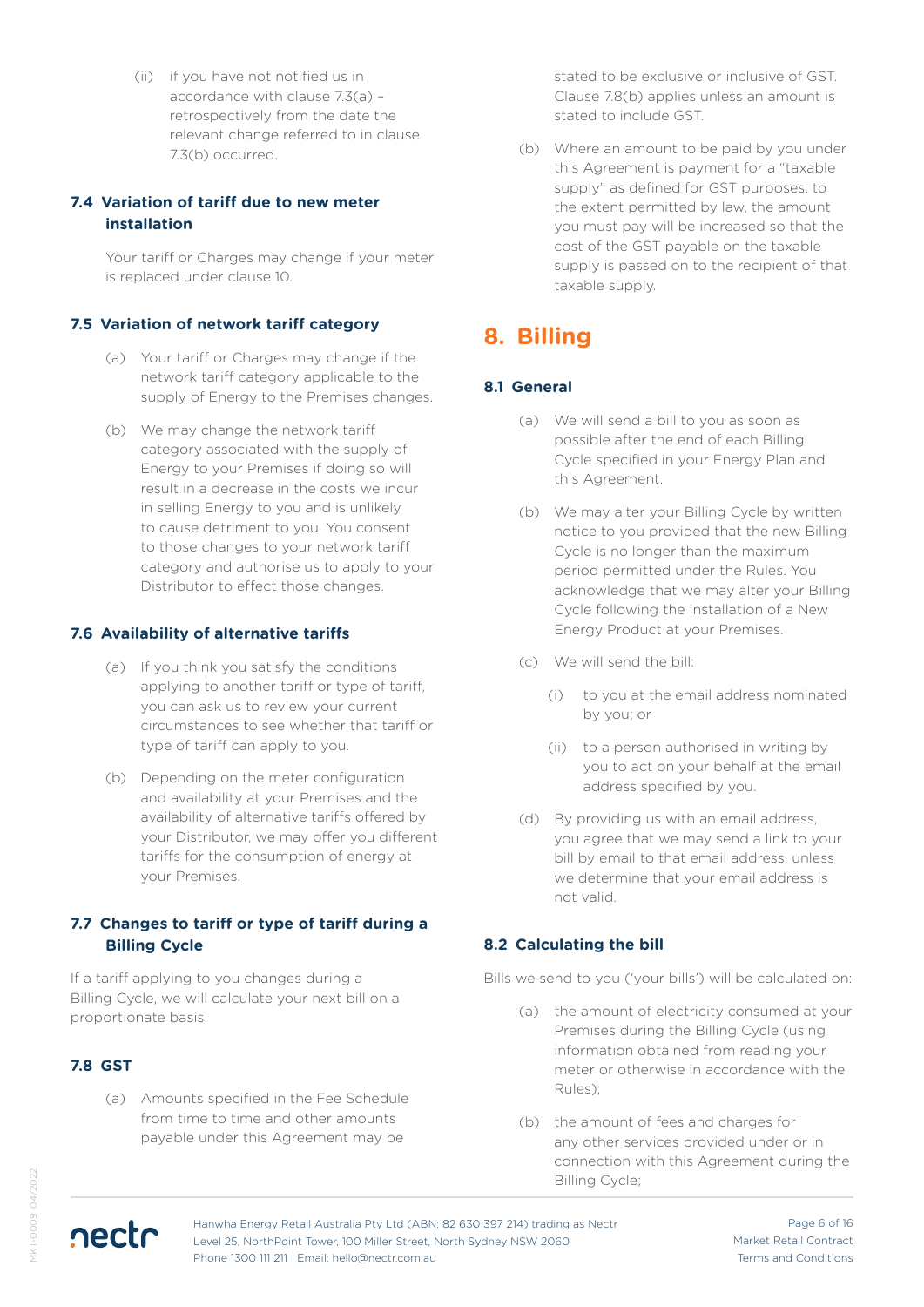- (c) the charges payable for services provided by your Distributor, including connection charges if you have asked for a new connection or connection alteration and have not made alternative arrangements with your Distributor;
- (d) the charges payable for services provided by a Metering Coordinator, including attendance fees, installation fees or testing fees; and
- (e) any distribution fees or costs incurred by us in connection with the sale or supply of electricity by us to you.

#### **8.3 Estimating the electricity usage**

- (a) We may estimate the amount of electricity consumed at your Premises if your meter cannot be read, if your metering data is not obtained (for example, if access to the meter is not given or the meter breaks down or is faulty), or if you otherwise consent.
- (b) If we estimate the amount of electricity consumed at your Premises to calculate a bill, we must:
	- (i) clearly state on the bill that it is based on an estimation; and
	- (ii) when your meter is later read, adjust your bill for the difference between the estimate and the electricity actually used.
- (c) If the later meter read shows that you have been undercharged, we will allow you to pay the undercharged amount in instalments, over the same period of time during which the meter was not read (if less than 12 months), or otherwise over 12 months.
- (d) If the meter has not been read due to your actions, and you request us to replace the estimated bill with a bill based on an actual reading of the meter, we will comply with your request but may charge you any cost we incur in doing so.

#### **8.4 Your historical billing information**

Upon request, we must give you information about your billing history with us for the previous 2 years free of charge. However, we may charge you if you

require information going back more than 2 years or we have already given you this information 4 times in the previous 12 months.

#### **8.5 Your electricity consumption information**

Upon request, we must give you information about your electricity consumption with us for up to 2 years free of charge. However, we may charge you if:

- (a) we have already given you this information 4 times in the previous 12 months;
- (b) the information requested is different in manner or form to any minimum requirements we are required to meet; or
- (c) the information is requested by a representative you have authorised to act on your behalf, and that request is part of a request the representative makes to us in relation to more than one Customer.

### **9. Paying your bill**

#### **9.1 What you have to pay**

You must pay to us the amount shown on each bill by the Pay-By Date. Subject to clause 9.2(c), the Pay-By Date will be no earlier than 5 Business Days from the date on which we issue your bill.

#### **9.2 Revised bill following a customer read estimate**

- (a) Where the Rules permit you to request an adjusted bill based on a customer read estimate by providing us with the customer read estimate before the due date for payment specified in the bill, we will promptly issue you with an adjusted bill based on the customer read estimate.
- (b) We may reject a customer read estimate provided to us by prompt notice to you if the customer read estimate:
	- (i) is provided to us on or after the due date of payment of the bill; or
	- (ii) is not provided in accordance with the guidance and requirements for a customer read estimate provided by us on our website.
- (c) Where we issue you with an adjusted bill following a customer read estimate, you must pay to us the amount shown on the

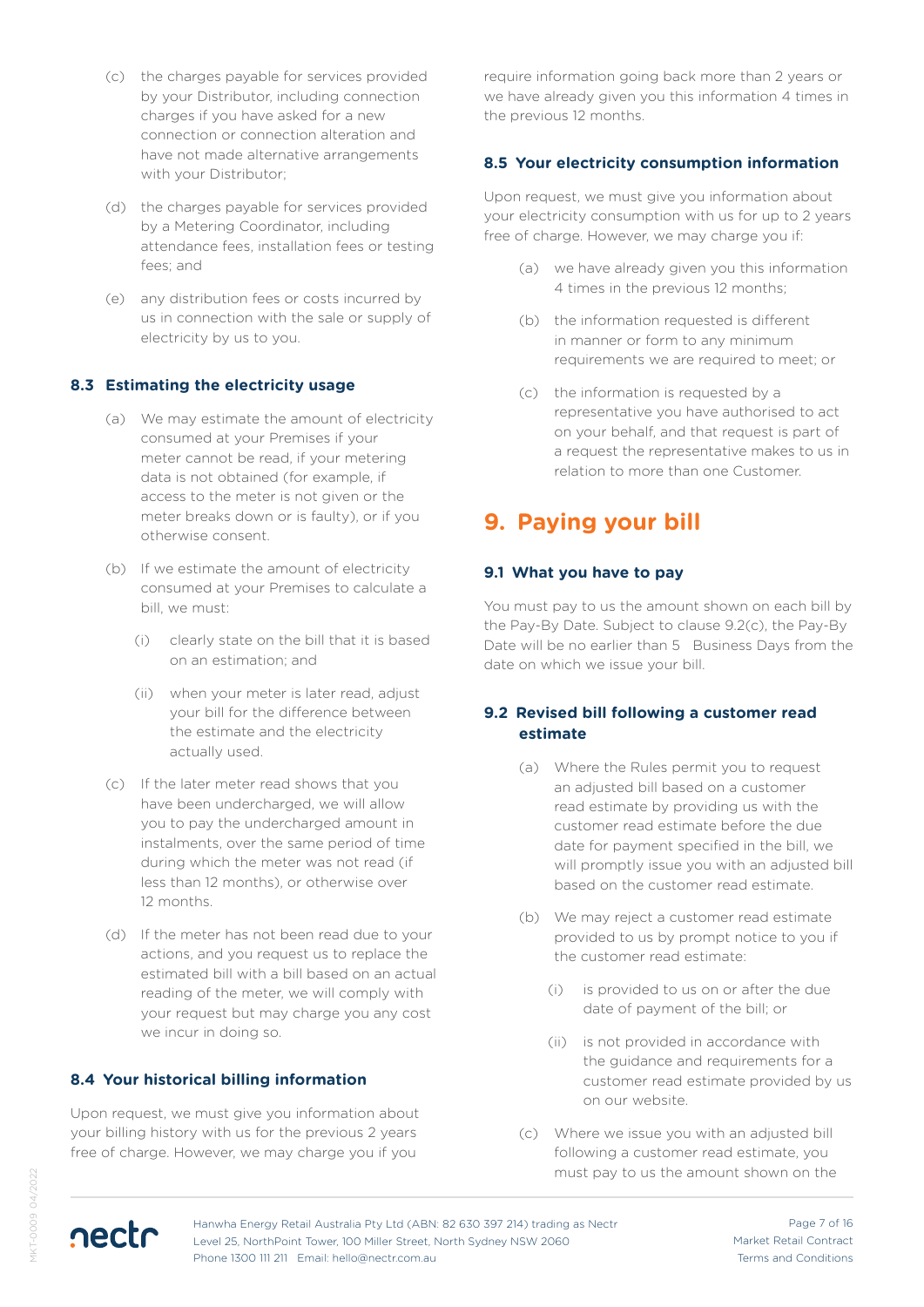adjusted bill by no later than 5 calendar days after the due date of your original, unadiusted bill.

#### **9.3 Issue of reminder notices**

If you have not paid your bill by the Pay-By Date, we will send you a reminder notice that payment is required. The reminder notice will give you a further due date for payment which will be not less than 6 Business Days after we issue the reminder notice.

#### **9.4 Difficulties in paying**

- (a) If you have difficulties paying your bill, you should contact us as soon as possible. We will provide you with information about payment options.
- (b) If you are a Residential Customer and have told us that you have difficulty paying your bill, we must offer you the option of paying your bill under a payment plan. However, we are not obliged to do so if you have had 2 payment plans cancelled due to nonpayment in the previous 12 months or have been convicted of an offence involving the illegal use of energy in the previous two years.
- (c) Additional protections may be available to you under our Customer Hardship Policy and under the National Energy Retail Law and the Rules if you are a Customer experiencing payment difficulties due to hardship. A copy of our Customer Hardship Policy is available on our website.

### **10. Meters**

- (a) You must allow us and our authorised representatives safe and unhindered access to your Premises for the purposes of (where relevant):
	- (i) reading, testing, maintaining, inspecting or altering any metering installation at the Premises;
	- (ii) calculating or measuring electricity supplied or taken at the Premises;
	- (iii) checking the accuracy of metered consumption at the Premises; and
	- (iv) replacing meters.
- (b) We will use our best endeavours to ensure that a meter reading is carried out as frequently as is needed to prepare your bills, consistently with the metering rules and in any event at least once every 12 months.
- (c) If we or our representatives seek access to the Premises under clause 10(a), we will:
	- (i) comply with all relevant requirements under the Energy Laws;
	- (ii) carry or wear official identification; and
	- (iii) show the identification if requested.
- (d) If we propose to replace your electricity meter we must give you a notice with the right to elect not to have your meter replaced unless:
	- (i) your meter is faulty or sample testing indicates it may become faulty; or
	- (ii) you have requested or agreed to the replacement of your meter.

# **11. Interruption to electricity supply**

#### **11.1 Retailer may arrange Retailer Planned Interruptions (maintenance, repair etc.)**

- (a) We may arrange Retailer Planned Interruptions to the supply of electricity to your Premises where permitted under the Energy Laws for the purpose of the installation, maintenance, repair or replacement of your electricity meter.
- (b) If your electricity supply will be affected by a Retailer Planned Interruption arranged by us and clause 5.3(e)(iii) does not apply:
	- (i) we may seek your explicit consent to the Interruption occurring on a specified date;
	- (ii) we may seek your explicit consent to the Interruption occurring on any day within a specified 5 Business Day range; or
- (iii) otherwise, we will give you at least 4 Business Days' notice of the Interruption by email, mail, letterbox drop, press advertisement or other appropriate means.

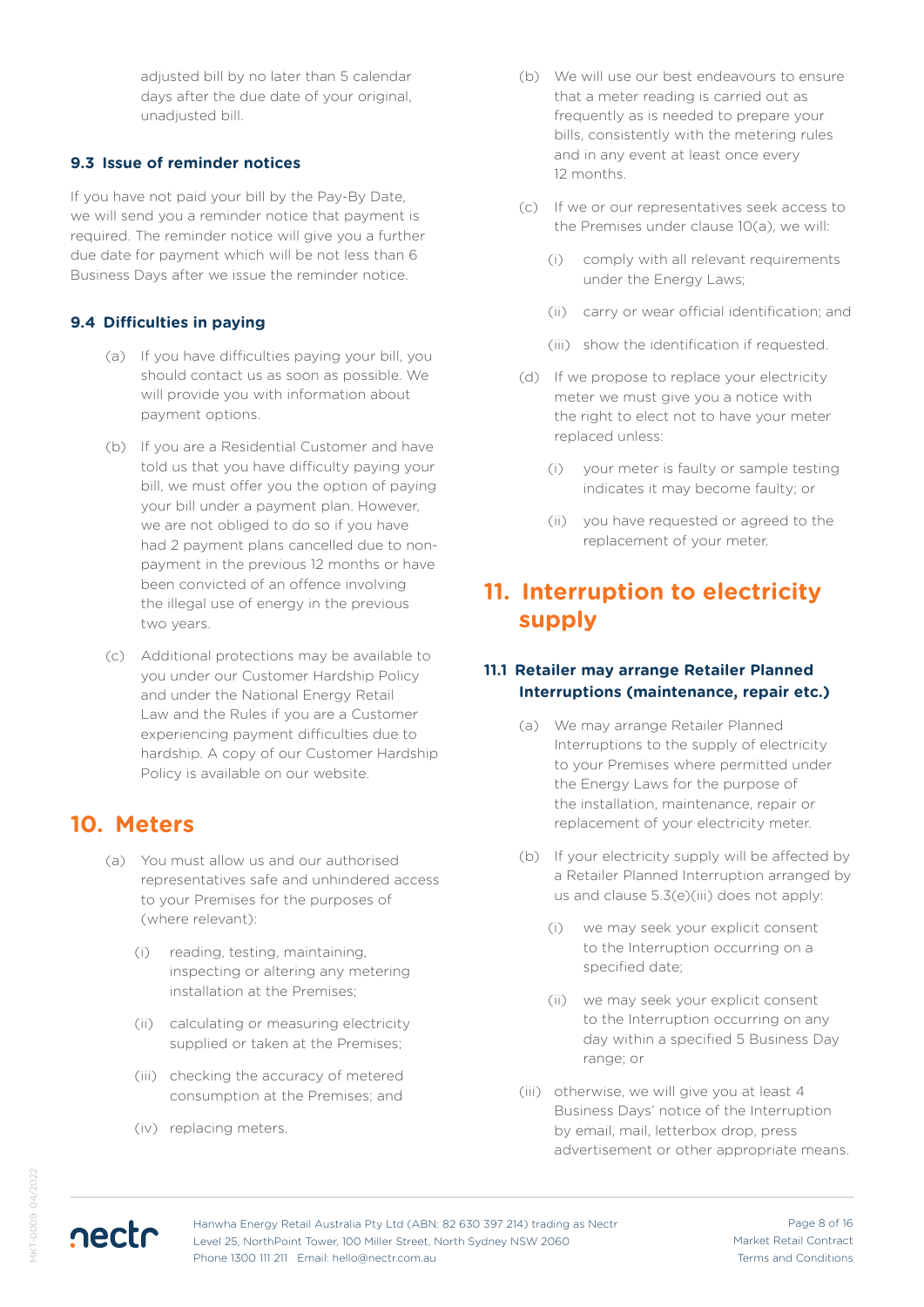### **11.2 Your right to information about planned Interruptions**

- (a) If you request us to do so, we will use our best endeavours to explain a Retailer Planned Interruption to the supply of electricity to the Premises which was arranged by us.
- (b) If you request an explanation in writing we must, within 10 Business Days of receiving the request, give you either:
	- (i) the written explanation; or
	- (ii) an estimate of the time it will take to provide a more detailed explanation if a longer period is reasonably needed.
- (c) For Interruptions made by your Distributor, we may refer you to your Distributor to provide information.

# **12. Undercharging and overcharging**

### **12.1 Undercharging**

- (a) If we have undercharged you, we may recover the undercharged amount from you. If we recover an undercharged amount from you:
	- (i) we will not charge interest on the undercharged amount; and
	- (ii) we will offer you time to pay the undercharged amount in instalments over the same period of time during which you were undercharged (if less than 12 months), or otherwise over 12 months.
- (b) The maximum amount we can recover from you is limited to the amount that has been undercharged in the nine months immediately before we notify you, unless the undercharge is your fault, or results from your unlawful act or omission.

### **12.2 Overcharging**

nectr

(a) Where you have been overcharged by less than \$50, and you have already paid the overcharged amount, we must credit that amount to your next bill.

- (b) Where you have been overcharged by \$50 or more, we must inform you within 10 Business Days of our becoming aware of the overcharge and, if you have already paid that amount, we must credit that amount to your next bill. However, if you request otherwise, we will comply with that request.
- (c) If you have stopped buying electricity from us, we will use our best endeavours to pay the overcharged amount to you within 10 Business Days.
- (d) If you have been overcharged as a result of your own fault or unlawful act or omission, we may limit the amount we credit or pay you to the amount you were overcharged in the last 12 months.

### **12.3 Reviewing your bill**

- (a) If you disagree with the amount you have been charged, you can ask us to review your bill in accordance with our standard complaints and dispute resolution procedures.
- (b) If you ask us to, we must arrange for a check of the meter reading or metering data or for a test of the meter in reviewing the bill. You will be liable for the cost of the check or test and we may request payment in advance. However, if the meter or metering data proves to be faulty or incorrect, we must reimburse you for the amount paid.
- (c) If your bill is being reviewed, you are still required to pay any other bills from us that are due for payment and the lesser of:
	- (i) the portion of the bill that you do not dispute; or
	- (ii) an amount equal to the average of your bills in the last 12 months.

# **13. Disconnection of supply**

#### **13.1 When can we arrange for Disconnection?**

Subject to us satisfying the requirements in the Rules, we may arrange for the Disconnection of your Premises if:

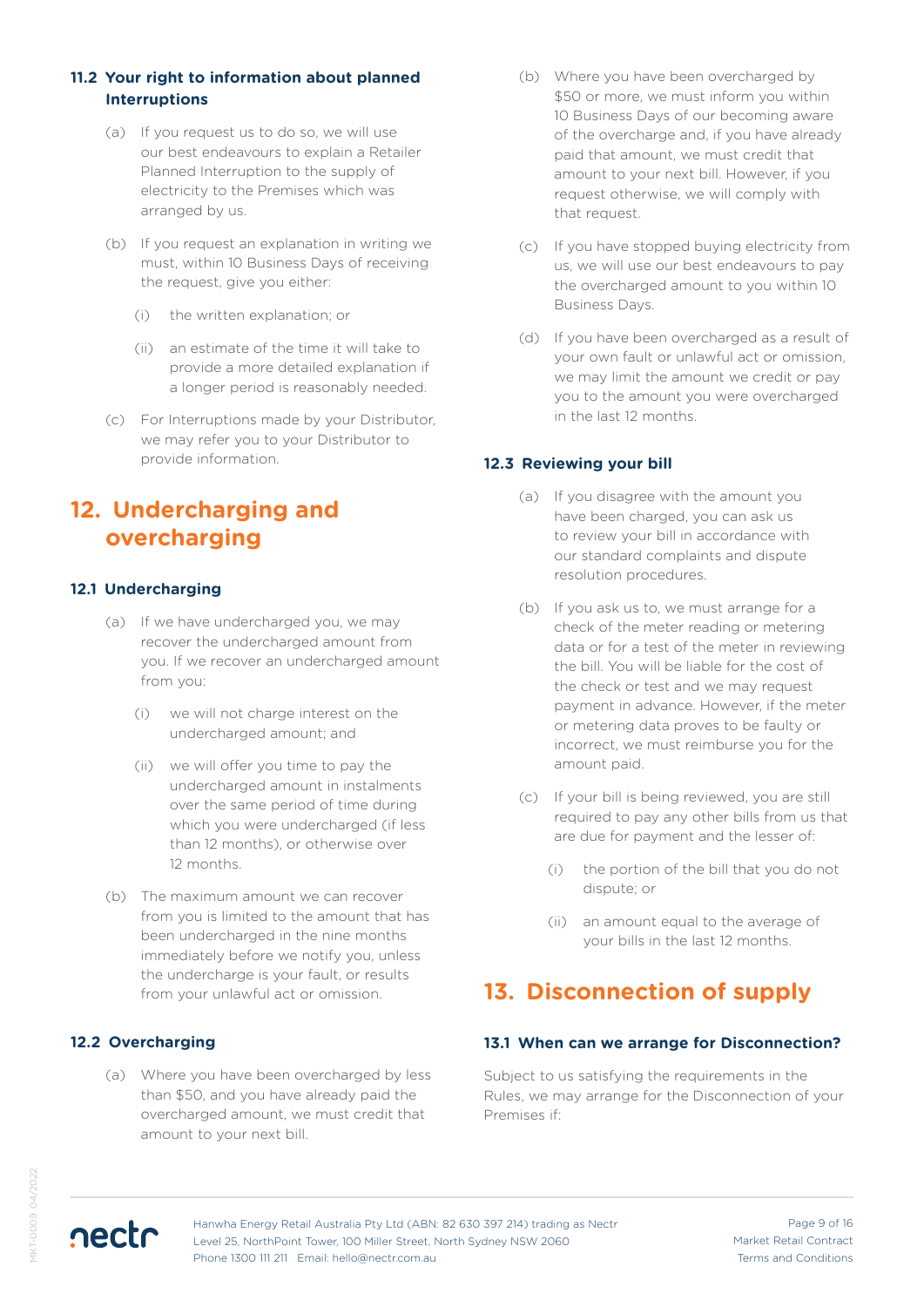- (a) you do not pay your bill by the Pay-By Date and, if you are a Residential Customer, you:
	- (i) fail to comply with the terms of an agreed payment plan; or
	- (ii) do not agree to an offer to pay the bill by instalments, or having agreed, you fail to comply with the instalment arrangement;
- (b) you do not give us access to your Premises to read a meter (where relevant) for 3 consecutive meter reads;
- (c) you fail to give us safe and unhindered access to the Premises as required by clause 10 or any requirements under the Energy Laws;
- (d) there has been illegal or fraudulent use of energy at your Premises in breach of clause 15; or
- (e) we are otherwise entitled or required to do so under the Rules or by law.

#### **13.2 Notice and warning of Disconnection**

Before disconnecting your Premises, we must comply with relevant warning notice requirements and other provisions in the Rules, and in relation to safe and unhindered access only, we must use our best endeavours to contact you to arrange an appointment with you for access to your Premises in addition to any warning notice. However, we are not required to provide a warning notice prior to Disconnection in certain circumstances (for example, where there has been illegal or fraudulent use of energy at your Premises or where there is an Emergency or health and safety issue).

#### **13.3 When we must not arrange Disconnection**

- (a) Subject to clause 13.3(b), your Premises may not be disconnected during the following times (Protected Period):
	- (i) on a Business Day before 8am or after 3pm;
	- (ii) on a Friday or the day before a public holiday;
	- (iii) on a weekend or a public holiday;
- (iv) on the days between 20 December and 31 December (both inclusive) in any year; or
- (v) if you are being disconnected under clause 13.1(a), during an extreme weather event.
- (b) Your Premises may be disconnected within the Protected Period:
	- (i) for reasons of health and safety;
	- (ii) in an Emergency;
	- (iii) as directed by a Relevant Authority;
	- (iv) if you are in breach of the clause in your Customer Connection Contract that deals with interference with energy equipment;
	- (v) if you request us to arrange Disconnection within the Protected Period;
	- (vi) if your Premises contain a commercial business that only operates within the Protected Period and where access to the Premises is necessary to effect Disconnection; or
	- (vii) where the Premises are not occupied.

### **14. Reconnection after disconnection**

- (a) We must arrange for the reconnection of your Premises if, within 10 Business Days of your Premises being disconnected:
	- (i) you ask us to arrange for reconnection of your Premises;
	- (ii) you rectify the matter that led to the Disconnection; and
	- (iii) you pay any reconnection charge (if requested).
- (b) We may terminate this Agreement 10 Business Days following Disconnection if you do not meet the requirements in clause  $14(a)$ .

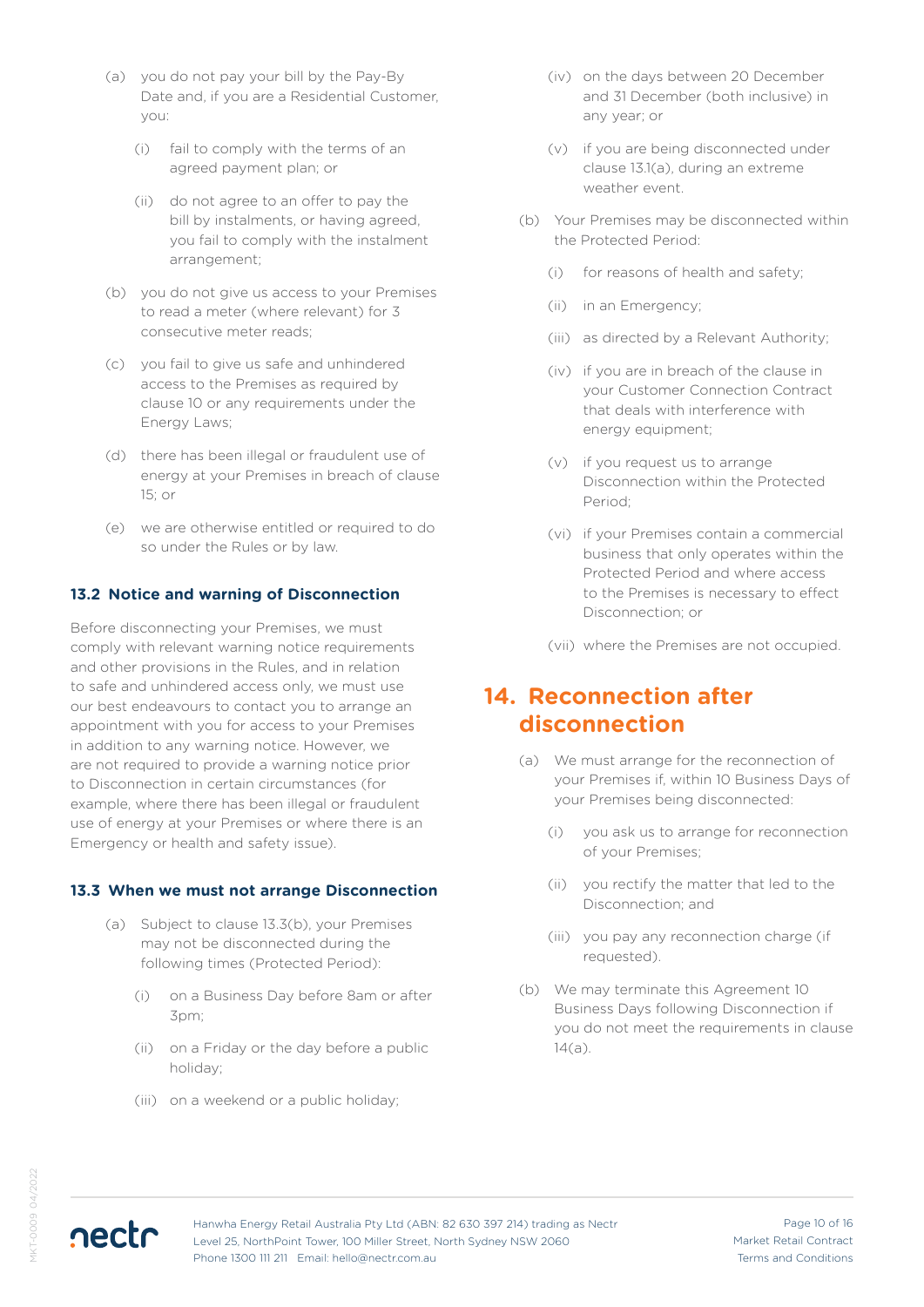# **15. Wrongful and illegal use of energy**

#### **15.1 Use of energy**

- You must not, and must take reasonable steps to ensure others do not:
- (a) illegally use energy supplied to your Premises;
- (b) interfere or allow interference with any energy equipment that is at your Premises except as may be permitted by law;
- (c) use the energy supplied to your Premises or any energy equipment in a manner that:
	- (i) unreasonably interferes with the connection or supply of energy to another Customer; or
	- (ii) causes damage or interference to any third party;
- (d) allow energy purchased from us to be used otherwise than in accordance with this Agreement and the Rules; or
- (e) tamper with, or permit tampering with, any meters or associated equipment.

### **16. Notices and bills**

- (a) Notices and bills under this Agreement must be sent in writing, unless this Agreement or the National Energy Retail Law and the Rules say otherwise. We may do so personally, by email, by post, or by a message on your bill.
- (b) A notice or bill sent under this Agreement is taken to have been received by you or by us (as relevant):
	- (i) on the date of transmission (unless the sender receives notice that delivery did not occur or has been delayed) if sent electronically and the use of electronic communication has been agreed between us; or
	- (ii) on the date it is handed to the party, left at the party's Premises (in your case) or left at one of our offices (in our case); or
- (iii) on the date 2 Business Days after it is posted.
- (c) Our contact details for you to contact us or send us a notice are as set out in our bill to you, or as notified to you from time to time.
- (d) If it is agreed that any requirement of your Energy Plan is to be met electronically, we will do so in accordance with these Terms and Conditions. You will be recognised as having received the information and be bound by the transaction under the provisions relating to electronic transactions within the relevant legislation and these Terms and Conditions.

# **17. Privacy act notice**

We will use your personal information to provide energy to you and manage our relationship with you and as otherwise permitted by law. We may disclose your personal information to our related companies, agents and contractors to assist in these purposes. This may include disclosures

of your personal information to organisations outside Australia including in places such as the United Kingdom, the United States of America, Canada, South Korea, Hong Kong and the Philippines.

We may use your personal information to tell you about products or services that we think you

might be interested in where you have consented to us doing so, or it is otherwise permitted by law.

We will seek to comply with all relevant privacy legislation in relation to your personal

information. You can find our Privacy and Credit Reporting Policy on our website. If you have any questions, you can contact our privacy officer. Our Privacy and Credit Reporting Policy contains information about:

- (a) how to seek access to the personal information we hold about you and seek correction of the information; and
- (b) how to complain about a privacy breach and how we will deal with such a complaint.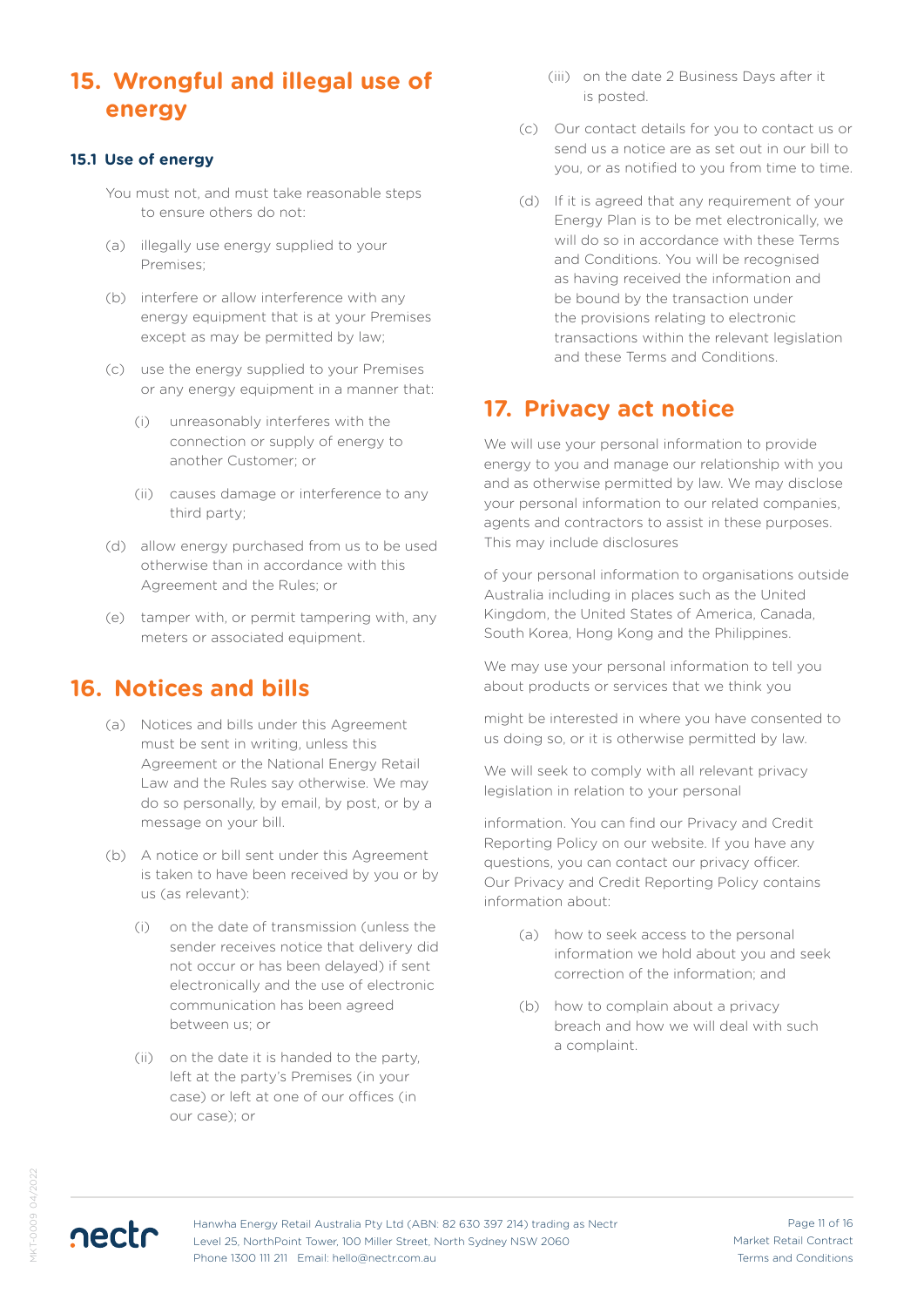# **18. Complaints and dispute resolution**

#### **18.1 Complaints**

If you have a complaint relating to the sale of energy by us to you, or this Agreement generally, you may lodge a complaint with us in accordance with our standard complaints and dispute resolution procedures.

Note: Our standard complaints and dispute resolution procedures are published on our website.

### **18.2 Our obligations in handling complaints**

If you make a complaint, we must respond to your complaint within the required timeframes set out in our standard complaints and dispute resolution procedures and inform you:

- (a) of the outcome of your complaint and the reasons for our decision; and
- (b) that if you are not satisfied with our response, you have a right to refer the complaint to the Energy & Water Ombudsman for your state, whose contact details you can find on our website.

# **19. Feed-in tariff**

#### **19.1 Scope of these feed-in tariff terms**

The terms of this Agreement apply to your feedin tariff, except in circumstances where you have a separate agreement with us for your feed-in tariff.

### **19.2 Payment of feed-in-tariff**

- (a) If you have a solar photovoltaic (PV) system installed and operational at your Premises, we may pay you a feed-in tariff for any excess electricity your system generates and exports to the electricity grid.
- (b) If we pay you a feed-in tariff, you'll see the amount of the feed-in tariff on your bill. This amount will offset the total amount of your bill. If this pushes your bill into credit then we will credit this amount to your next bill.
- (c) If we pay you a retailer feed-in-tariff that is not set out in your Energy Plan, we may vary or cancel the retailer feed-in-tariff at any time by notice to you.
- (d) If we pay you a retailer feed-in-tariff that is set out in your Energy Plan, we may vary or cancel the retailer feed-in-tariff in accordance with your Energy Plan and this Agreement.
- (e) If we pay you a government feed-in-tariff, we may:
	- (i) vary the amount of the government feed-in tariff where we are not prevented from doing so under Energy Laws; and
	- (ii) stop providing you with the government feed-in-tariff if:
		- (A) you stop being eligible for the government feed-in-tariff;
		- (B) there is a relevant change in Energy Laws; or
		- (C) the relevant feed-in tariff scheme ends.

### **19.3 Variation of feed-in-tariff**

- (a) Your feed-in-tariff may change in accordance with clause 7 of this Agreement.
- (b) If the amount of your feed-in tariff changes during a Billing Cycle, we will calculate your feed-in tariff for that period on a proportionate basis.
- (c) Any overpayment of the feed-in tariff will be treated in the same way as an undercharge and be handled in accordance with clause 12.1 of this Agreement.

# **20. FORCE MAJEURE**

#### **20.1 Effect of Force Majeure Event**

If either party to this Agreement is unable to observe or perform on time an obligation under this Agreement because of an event or circumstance outside the reasonable control of that party (Force Majeure Event):

nectr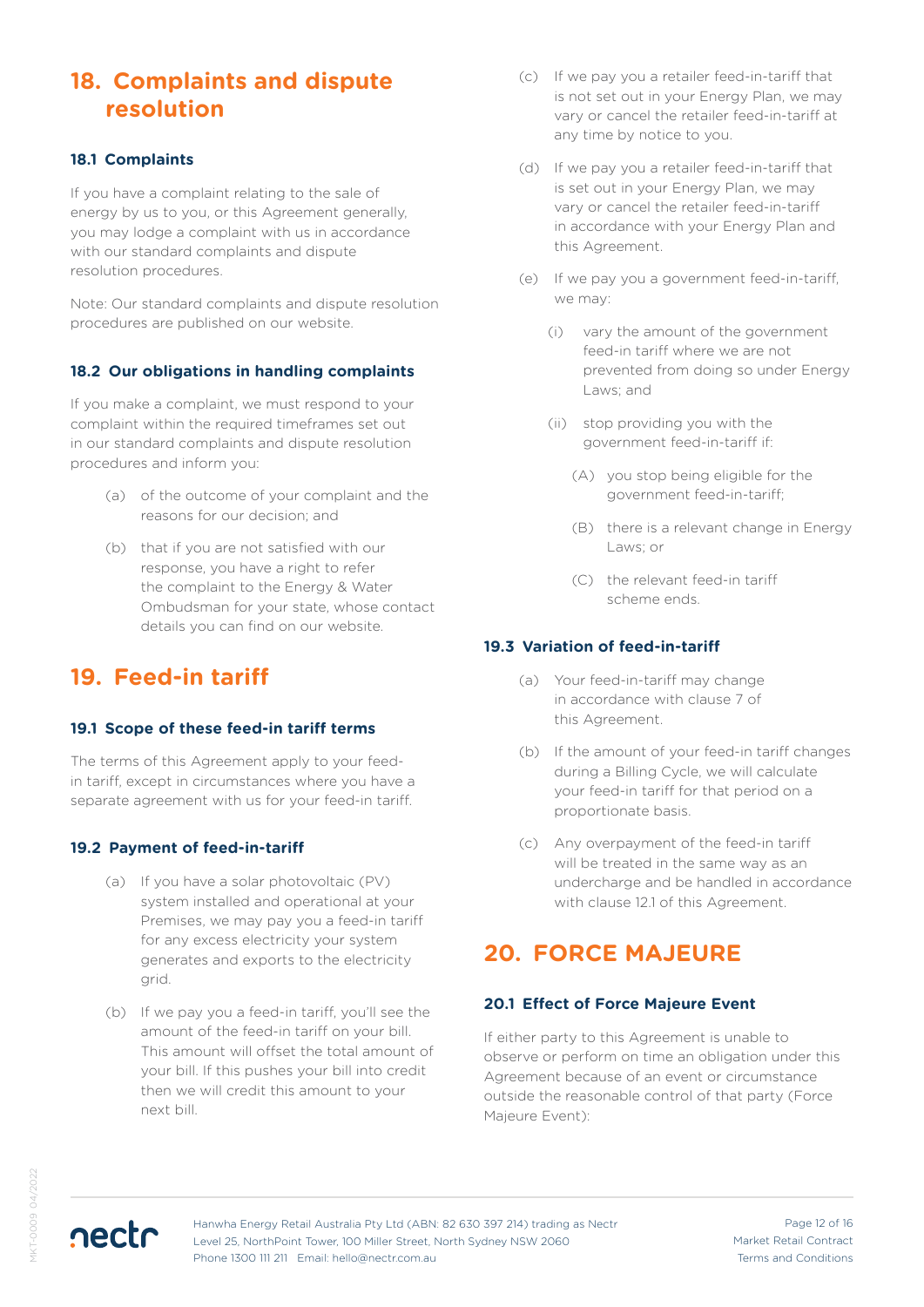- (a) the obligation, other than an obligation to pay money, is suspended to the extent it is affected by the Force Majeure Event for as long as the Force Majeure Event continues; and
- (b) the affected party must use its best endeavours to give the other party prompt notice of that fact including full particulars of the event, an estimate of its likely duration, the extent to which the affected party's obligations are affected and the steps being taken to remove, overcome or minimise those effects.

### **20.2 Deemed prompt notice**

If the effects of a Force Majeure Event are widespread, we will be deemed to have given you prompt notice if we make the necessary information available by way of a 24 hour telephone service within 30 minutes of being advised of the event, or otherwise as soon as practicable after becoming aware of the event.

#### **20.3 Obligation to overcome or minimise effect of Force Majeure Event**

A party that claims a Force Majeure Event must use its best endeavours to remove, overcome or minimise the effects of that event as soon as practicable.

### **20.4 Settlement of industrial disputes**

Nothing in this clause requires a party to settle an industrial dispute that constitutes a Force Majeure Event in any manner other than the manner preferred by that party.

# **21. APPLICABLE LAW**

This Agreement is governed by the laws in force in the State in which the Premises are located.

# **22. RETAILER OF LAST RESORT EVENT**

If we are no longer entitled by law to sell electricity to you due to a RoLR Event occurring in relation to us, we are required under the National Energy Retail Law and the Rules to provide relevant information (including your name, billing address and metering

identifier) to the entity appointed as the relevant Designated Retailer for the RoLR Event and this Agreement will come to an end.

# **23. GENERAL**

### **23.1 Entire understanding**

This Agreement is the entire agreement and understanding between you and ourselves about the subject matter of this Agreement and supersedes any prior agreement, correspondence, documentation or discussion on anything connected with that subject matter.

### **23.2 Invalid or unenforceable provisions**

If a provision of this Agreement is invalid or unenforceable it is to be read down or severed to the extent of the invalidity or unenforceability.

#### **23.3 Our obligations**

Some obligations placed on us under this Agreement may be carried out by another person. If an obligation is placed on us to do something under this Agreement, then:

- (a) we are taken to have complied with the obligation if another person does it on our behalf; and
- (b) if the obligation is not complied with, we are still liable to you for the failure to comply with this Agreement.

#### **23.4 Varying this Agreement**

- (a) We can vary this agreement or the benefits that apply to you under this Agreement where:
	- (i) we give you between 20 and 40 Business Days' written notice of the variation before the variation takes effect; and
	- (ii) you accept the change by not terminating this Agreement.

However we will not reduce any conditional discount on your energy bill that applies because of your participation in the VPP Program (if applicable), while you remain eligible for that conditional discount.

(b) In addition, we may vary this Agreement immediately by written notice to you:

KT-0009 04/2022 MKT-0009 04/2022



Page 13 of 16 Market Retail Contract Terms and Conditions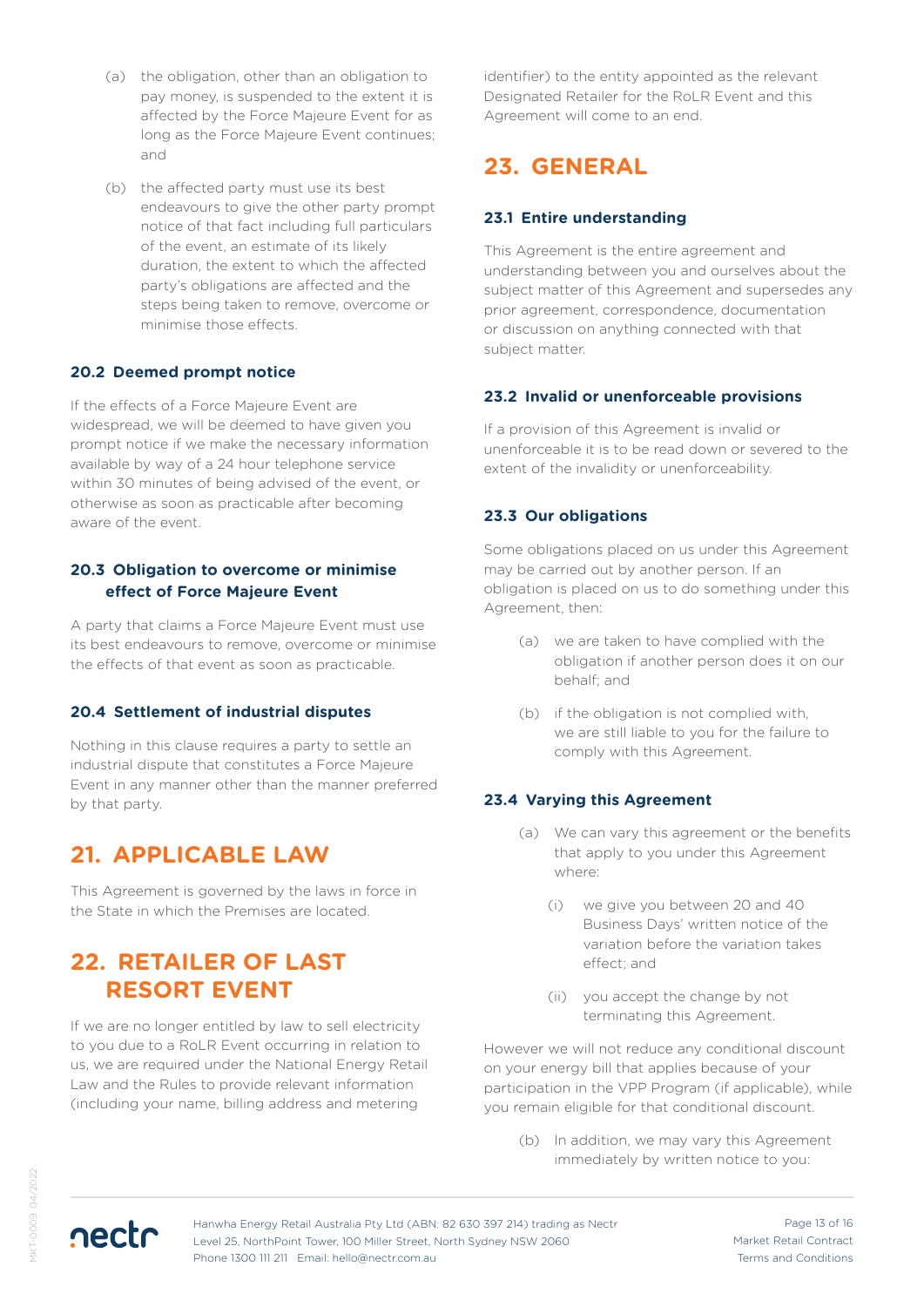- (i) to make a change that you requested or consented to;
- (ii) where we need to do so to comply with the Energy Laws:
- (iii) to make an administrative or typographical change;
- (iv) to make the terms of this Agreement more favourable to you; or
- (v) if otherwise permitted by the Energy Laws.

### **24. DEFINITIONS AND INTERPRETATION**

#### **24.1 Definitions**

**Agreement** means the Nectr Energy Plan Confirmation, these Terms and Conditions and any other document you have entered into with us for the sale of electricity at your Premises;

**Agreement Start Date** means the date on which this Agreement commences, being the date you receive the Energy Plan Confirmation from us;

**Applicable State** means the State or Territory whose Energy Laws regarding the sale and supply of Energy apply to your supply address;

**Billing Cycle** means the regular recurrent period for which you receive a bill from us;

**Business Day** means a day other than a Saturday, a Sunday or a public holiday in New South Wales;

**Change of Law** means the commencement of, change in (or change in application or official interpretation of) or repeal of, any binding legal requirement including any law, act, regulation, order, award, proclamation, mandatory code or decision or direction of any Government Body;

**Charges** means the amounts payable by you in respect of:

- (a) energy supplied by us (including supply charges, energy usage charges, Distributor charges, metering charges, taxes or any other fee or charge we otherwise incur from a third party in respect of supplying energy to you); or
- (b) other charges payable by you under this Agreement (including merchant services fees incurred by us from you making a

payment by card or any fees for us to arrange metering-related goods or services for you);

**Conditions** means the conditions set out in clause 3.7(a);

**Conditions End Date** means the date that is 3 months after the Agreement Start Date;

**Cooling Off Period** has the meaning given to that term in clause 3.2(a);

**Customer** means a person who buys or wants to buy energy from a Retailer;

**Customer Connection Contract** means a contract between you and your Distributor for the provision of Customer connection services;

**Designated Retailer** means the financially responsible Retailer for the Premises (where you have an existing connection) or the local area Retailer (where you do not have an existing connection) for your Premises;

**Disconnection** means an action to prevent the flow of energy to the Premises, but does not include an Interruption;

**Distributor** means the person who operates the system that connects your Premises to the distribution network;

**Distributor Planned Interruption** means an Interruption for:

- (a) the planned maintenance, repair or augmentation of the transmission system; or
- (b) the planned maintenance, repair or augmentation of the distribution system, including planned or routine maintenance of a meter (excluding a Retailer Planned Interruption); or
- (c) the installation of a new connection or a connection alteration;

**Emergency** means an emergency due to the actual or imminent occurrence of an event that in any way endangers or threatens to endanger the safety or health of any person, or normal operation of the distribution system or transmission system, or that destroys or damages, or threatens to destroy or damage, any property;

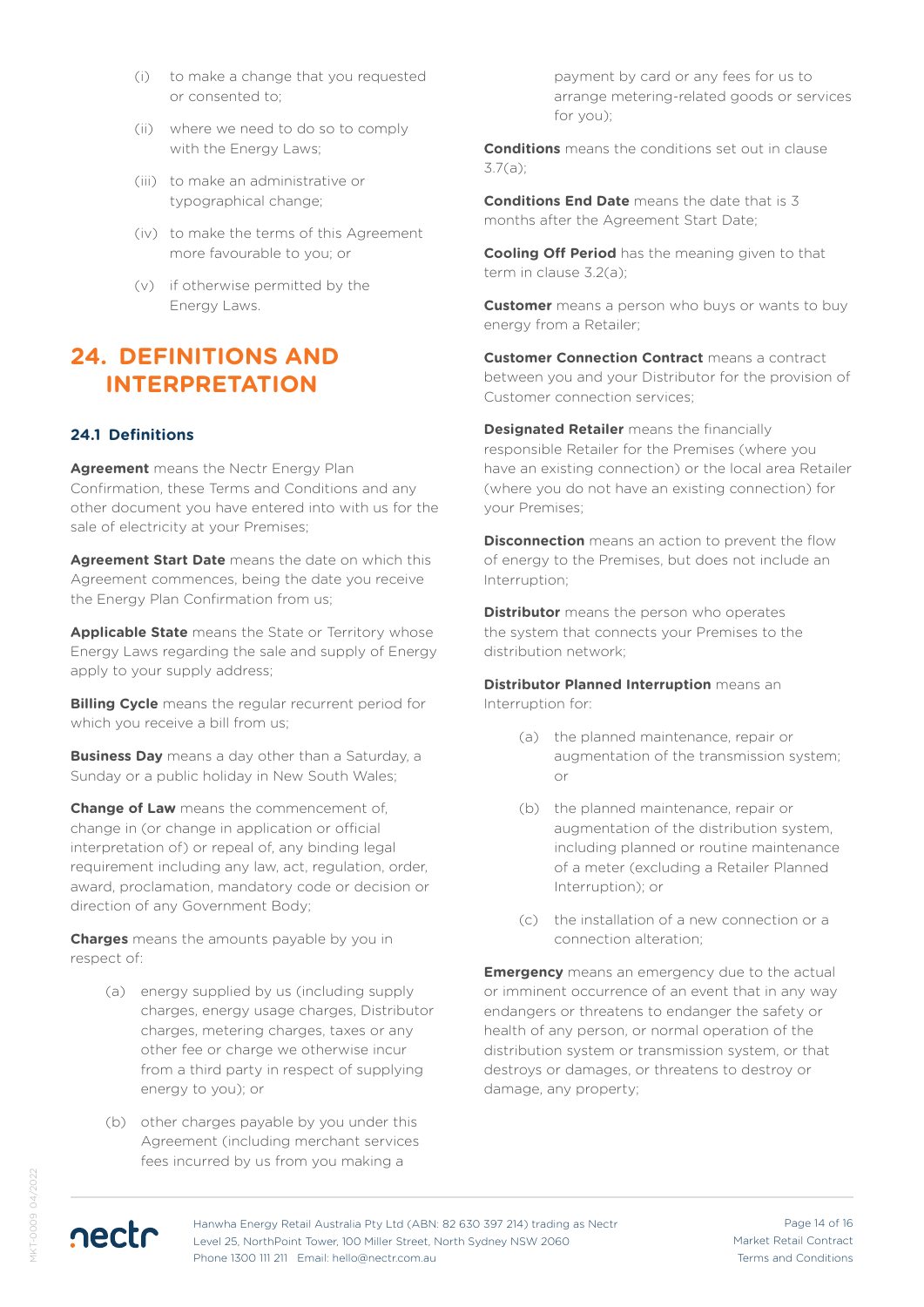**End Date** means the "End Date" specified in the Nectr Energy Plan Confirmation accompanying these Terms and Conditions;

**Energy** means electricity;

**Energy Laws** means national and State and Territory laws and rules relating to energy and the legal instruments made under those laws and rules;

**Energy Plan** means the terms on which you receive any applicable benefits, rewards and discounts when you receive energy supplied by us for a specific Energy Plan Period as set out in the Nectr Energy Plan Confirmation accompanying these Terms and Conditions;

**Energy Plan Period** means the "Fixed Benefit Period" or the "term" of an Energy Plan specified in the Nectr Energy Plan Confirmation accompanying these Terms and Conditions, beginning on the Energy Plan Start Date;

**Energy Plan Start Date** means the day we start supplying energy to you under an applicable Energy Plan;

**Energy Storage System** means a battery system approved by us and any associated hardware, software, internet connections and smart meter;

**Fee Schedule** means a list of fees and Charges relevant to your supply address, which is available at www.nectr.com.au;

**Force Majeure Event** has the meaning given to that term in clause 2015

**Government Body** means any Commonwealth, state, territory, regional or local government or other regulatory authority, body or agency, and any court or tribunal or statutory corporation or any employee or agent of any of them;

**GST** has the meaning given in the A New Tax System (Goods and Services Tax) Act 1999 (Cth);

**Interruption** means a temporary unavailability or temporary curtailment of the supply of electricity from a distribution system to a Customer, but does not include Disconnection;

**Medical Confirmation** means certification from a registered medical practitioner of the requirement for life support equipment at your Premises;

**Metering Coordinator** means a person registered by the Australian Energy Market Operator who engages in the coordination and provision of metering services at a connection point;

**National Energy Retail Law** means the law of that name that is applied by each participating State and Territory;

**Nectr** means Hanwha Energy Retail Australia Pty Ltd ABN 82 630 397 214, trading as Nectr;

**Nectr Cancellation Notice** means the document provided to you by Nectr setting out your rights to cancel this Agreement under the Australian Consumer Law and the National Energy Retail Law;

**Nectr Welcome Pack** means a package of documents provided to you by Nectr shortly after you entered this Agreement;

**New Energy Product** means a Solar System and/or an Energy Storage System;

**Pay-By Date** means the date for payment set out on the bill or such other date as we agree with you;

**Premises** means the Premises specified as the supply address, and if there is more than one such Premises and as required by context, all of them together or each of them separately;

**Protected Period** has the meaning given to that term in clause 13.3(a);

**Relevant Authority** means any person or body who has the power under law to direct us, including the Australian Energy Market Operator and State or Federal Police;

**Residential Customer** means a person who purchases energy principally for personal, household or domestic use at their Premises;

**Retailer** means a person that is authorised to sell energy to Customers;

**Retailer Planned Interruption** means an Interruption that:

- (a) is for the purposes of the installation, maintenance, repair or replacement of your electricity meter;
- (b) does not involve the Distributor effecting the Interruption; and
- (c) is not an Interruption which has been planned by your Distributor;

**RoLR Event** means an event that triggers the operation of the Retailer of Last Resort scheme under the National Energy Retail Law;

**Rules** means the National Energy Retail Rules made under the National Energy Retail Law;

KT-0009 04/2022 MKT-0009 04/2022



Page 15 of 16 Market Retail Contract Terms and Conditions